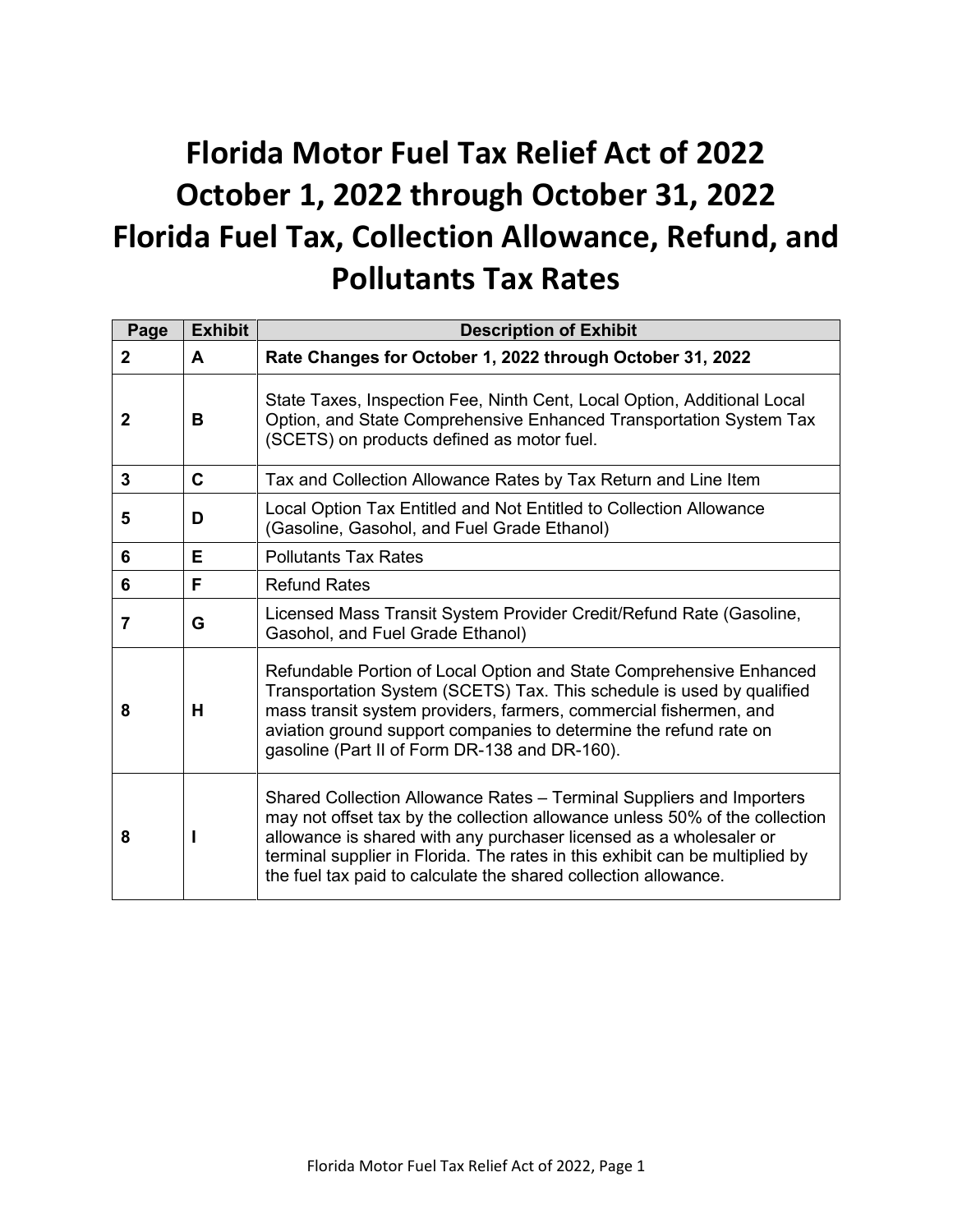**Exhibit A Rate Changes for October 1, 2022 through October 31, 2022**

| Statewide Fuel Taxes on Motor Fuel (Gasoline, Gasohol, and Fuel Grade Ethanol) |                  |              |                      |                                                        |  |                                                                                                 |              |              |
|--------------------------------------------------------------------------------|------------------|--------------|----------------------|--------------------------------------------------------|--|-------------------------------------------------------------------------------------------------|--------------|--------------|
|                                                                                | <b>Excise</b>    | <b>Sales</b> | <b>Ninth</b>         | <b>Inspection Fee</b>                                  |  | <b>Local Option</b>                                                                             | <b>SCETS</b> | <b>Total</b> |
|                                                                                |                  |              | Cent                 |                                                        |  |                                                                                                 |              |              |
| <b>All Counties</b>                                                            | \$0.020          | \$0.00       | \$0.00               | \$0.00125                                              |  | \$0.06                                                                                          | \$0.00       | *\$0.08125   |
|                                                                                |                  |              |                      |                                                        |  | * Total does not include local option taxes above the statewide minimum collected and remitted  |              |              |
|                                                                                |                  |              |                      |                                                        |  | by licensed wholesalers and terminal suppliers on each sale, delivery, or consignment to retail |              |              |
|                                                                                |                  |              |                      |                                                        |  | dealers, resellers, and end users. See Exhibit B for the local option tax above the minimum on  |              |              |
| motor fuel.                                                                    |                  |              |                      |                                                        |  |                                                                                                 |              |              |
|                                                                                |                  |              |                      | <b>Statewide Fuel Taxes on Undyed Diesel Fuel</b>      |  |                                                                                                 |              |              |
|                                                                                | <b>Excise</b>    |              | <b>Sales</b>         | <b>Ninth Cent</b>                                      |  | Local                                                                                           | <b>SCETS</b> | Total        |
|                                                                                |                  |              |                      |                                                        |  | Option                                                                                          |              |              |
| <b>All Counties</b>                                                            | \$0.040          |              | \$0.150              | \$0.01                                                 |  | \$0.06                                                                                          | \$0.083      | \$0.343      |
|                                                                                |                  |              |                      | <b>Statewide Fuel Taxes on Aviation Fuel</b>           |  |                                                                                                 |              |              |
|                                                                                | <b>State Tax</b> |              |                      | <b>Effective Date of Tax Rate</b>                      |  |                                                                                                 |              |              |
| <b>All Counties</b>                                                            | \$0.0427         |              | July 1, 2019 Forward |                                                        |  |                                                                                                 |              |              |
| <b>New Taxes Imposed/Repealed:</b>                                             |                  |              |                      |                                                        |  |                                                                                                 |              |              |
| 1.                                                                             |                  |              |                      | cents and the Ninth-Cent Fuel Tax from zero to 1 cent. |  | Duval County – New ordinances increased Additional Local Option Tax from zero to 5              |              |              |

| <b>Exhibit B</b>                                          |
|-----------------------------------------------------------|
| State Taxes, Inspection Fee, Ninth Cent, Local Option,    |
| <b>Additional Local Option and SCETS Motor Fuel Taxes</b> |

| <b>COUNTY</b>   | <b>STATE</b><br><b>TAXES</b> | <b>INSPECTION</b><br><b>FEE</b> | <b>NINTH</b><br><b>CENT</b> | <b>LOCAL</b><br><b>OPTION</b> | <b>ADDITIONAL</b><br><b>LOCAL</b><br><b>OPTION</b> | <b>SCETS</b> | *COUNTY<br><b>TOTAL</b> | <b>MINIMUM</b><br><b>LOCAL</b><br><b>OPTION</b> | <b>LOCAL</b><br><b>OPTION</b><br><b>ABOVE</b><br><b>MINIMUM</b> | **TOTAL<br><b>TAX</b><br><b>IMPOSED</b> |
|-----------------|------------------------------|---------------------------------|-----------------------------|-------------------------------|----------------------------------------------------|--------------|-------------------------|-------------------------------------------------|-----------------------------------------------------------------|-----------------------------------------|
| Alachua         | \$0.02                       | \$0.00125                       | \$0.01                      | \$0.06                        | \$0.05                                             | \$0.00       | \$0.120                 | \$0.060                                         | \$0.060                                                         | \$0.14125                               |
| Baker           | \$0.02                       | \$0.00125                       | \$0.01                      | \$0.06                        | \$0.00                                             | \$0.00       | \$0.070                 | \$0.060                                         | \$0.010                                                         | \$0.09125                               |
| Bay             | \$0.02                       | \$0.00125                       | \$0.01                      | \$0.06                        | \$0.00                                             | \$0.00       | \$0.070                 | \$0.060                                         | \$0.010                                                         | \$0.09125                               |
| <b>Bradford</b> | \$0.02                       | \$0.00125                       | \$0.01                      | \$0.06                        | \$0.05                                             | \$0.00       | \$0.120                 | \$0.060                                         | \$0.060                                                         | \$0.14125                               |
| <b>Brevard</b>  | \$0.02                       | \$0.00125                       | \$0.00                      | \$0.06                        | \$0.00                                             | \$0.00       | \$0.060                 | \$0.060                                         | \$0.000                                                         | \$0.08125                               |
| <b>Broward</b>  | \$0.02                       | \$0.00125                       | \$0.01                      | \$0.06                        | \$0.05                                             | \$0.00       | \$0.120                 | \$0.060                                         | \$0.060                                                         | \$0.14125                               |
| Calhoun         | \$0.02                       | \$0.00125                       | \$0.00                      | \$0.06                        | \$0.00                                             | \$0.00       | \$0.060                 | \$0.060                                         | \$0.000                                                         | \$0.08125                               |
| Charlotte       | \$0.02                       | \$0.00125                       | \$0.01                      | \$0.06                        | \$0.05                                             | \$0.00       | \$0.120                 | \$0.060                                         | \$0.060                                                         | \$0.14125                               |
| Citrus          | \$0.02                       | \$0.00125                       | \$0.01                      | \$0.06                        | \$0.05                                             | \$0.00       | \$0.120                 | \$0.060                                         | \$0.060                                                         | \$0.14125                               |
| Clay            | \$0.02                       | \$0.00125                       | \$0.01                      | \$0.06                        | \$0.05                                             | \$0.00       | \$0.120                 | \$0.060                                         | \$0.060                                                         | \$0.14125                               |
| Collier         | \$0.02                       | \$0.00125                       | \$0.01                      | \$0.06                        | \$0.05                                             | \$0.00       | \$0.120                 | \$0.060                                         | \$0.060                                                         | \$0.14125                               |
| Columbia        | \$0.02                       | \$0.00125                       | \$0.01                      | \$0.06                        | \$0.00                                             | \$0.00       | \$0.070                 | \$0.060                                         | \$0.010                                                         | \$0.09125                               |
| Miami-Dade      | \$0.02                       | \$0.00125                       | \$0.01                      | \$0.06                        | \$0.03                                             | \$0.00       | \$0.100                 | \$0.060                                         | \$0.040                                                         | \$0.12125                               |
| DeSoto          | \$0.02                       | \$0.00125                       | \$0.01                      | \$0.06                        | \$0.05                                             | \$0.00       | \$0.120                 | \$0.060                                         | \$0.060                                                         | \$0.14125                               |
| Dixie           | \$0.02                       | \$0.00125                       | \$0.00                      | \$0.06                        | \$0.00                                             | \$0.00       | \$0.060                 | \$0.060                                         | \$0.000                                                         | \$0.08125                               |
| Duval           | \$0.02                       | \$0.00125                       | \$0.01                      | \$0.06                        | \$0.05                                             | \$0.00       | \$0.120                 | \$0.060                                         | \$0.060                                                         | \$0.14125                               |
| Escambia        | \$0.02                       | \$0.00125                       | \$0.01                      | \$0.06                        | \$0.04                                             | \$0.00       | \$0.110                 | \$0.060                                         | \$0.050                                                         | \$0.13125                               |
| Flagler         | \$0.02                       | \$0.00125                       | \$0.01                      | \$0.06                        | \$0.00                                             | \$0.00       | \$0.070                 | \$0.060                                         | \$0.010                                                         | \$0.09125                               |
| Franklin        | \$0.02                       | \$0.00125                       | \$0.00                      | \$0.06                        | \$0.00                                             | \$0.00       | \$0.060                 | \$0.060                                         | \$0.000                                                         | \$0.08125                               |
| Gadsden         | \$0.02                       | \$0.00125                       | \$0.00                      | \$0.06                        | \$0.00                                             | \$0.00       | \$0.060                 | \$0.060                                         | \$0.000                                                         | \$0.08125                               |
| Gilchrist       | \$0.02                       | \$0.00125                       | \$0.01                      | \$0.06                        | \$0.00                                             | \$0.00       | \$0.070                 | \$0.060                                         | \$0.010                                                         | \$0.09125                               |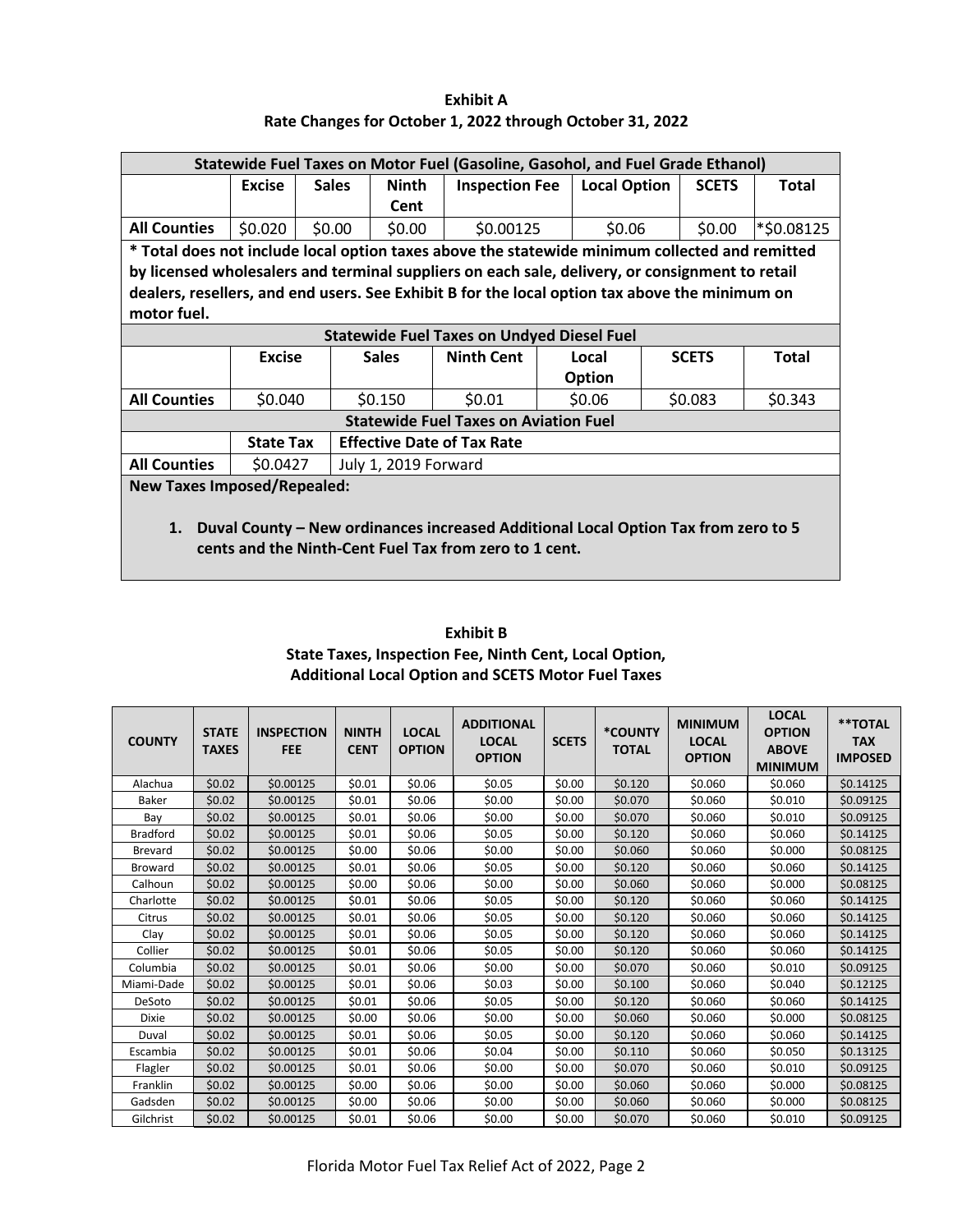| <b>COUNTY</b>       | <b>STATE</b><br><b>TAXES</b> | <b>INSPECTION</b><br><b>FEE</b> | <b>NINTH</b><br><b>CENT</b> | <b>LOCAL</b><br><b>OPTION</b> | <b>ADDITIONAL</b><br><b>LOCAL</b><br><b>OPTION</b> | <b>SCETS</b> | *COUNTY<br><b>TOTAL</b> | <b>MINIMUM</b><br><b>LOCAL</b><br><b>OPTION</b> | <b>LOCAL</b><br><b>OPTION</b><br><b>ABOVE</b><br><b>MINIMUM</b> | **TOTAL<br><b>TAX</b><br><b>IMPOSED</b> |
|---------------------|------------------------------|---------------------------------|-----------------------------|-------------------------------|----------------------------------------------------|--------------|-------------------------|-------------------------------------------------|-----------------------------------------------------------------|-----------------------------------------|
| Glades              | \$0.02                       | \$0.00125                       | \$0.01                      | \$0.06                        | \$0.00                                             | \$0.00       | \$0.070                 | \$0.060                                         | \$0.010                                                         | \$0.09125                               |
| Gulf                | \$0.02                       | \$0.00125                       | \$0.01                      | \$0.06                        | \$0.00                                             | \$0.00       | \$0.070                 | \$0.060                                         | \$0.010                                                         | \$0.09125                               |
| Hamilton            | \$0.02                       | \$0.00125                       | \$0.00                      | \$0.06                        | \$0.00                                             | \$0.00       | \$0.060                 | \$0.060                                         | \$0.000                                                         | \$0.08125                               |
| Hardee              | \$0.02                       | \$0.00125                       | \$0.01                      | \$0.06                        | \$0.05                                             | \$0.00       | \$0.120                 | \$0.060                                         | \$0.060                                                         | \$0.14125                               |
| Hendry              | \$0.02                       | \$0.00125                       | \$0.01                      | \$0.06                        | \$0.02                                             | \$0.00       | \$0.090                 | \$0.060                                         | \$0.030                                                         | \$0.11125                               |
| Hernando            | \$0.02                       | \$0.00125                       | \$0.01                      | \$0.06                        | \$0.05                                             | \$0.00       | \$0.120                 | \$0.060                                         | \$0.060                                                         | \$0.14125                               |
| Highlands           | \$0.02                       | \$0.00125                       | \$0.01                      | \$0.06                        | \$0.05                                             | \$0.00       | \$0.120                 | \$0.060                                         | \$0.060                                                         | \$0.14125                               |
| Hillsborough        | \$0.02                       | \$0.00125                       | \$0.01                      | \$0.06                        | \$0.00                                             | \$0.00       | \$0.070                 | \$0.060                                         | \$0.010                                                         | \$0.09125                               |
| Holmes              | \$0.02                       | \$0.00125                       | \$0.01                      | \$0.06                        | \$0.00                                             | \$0.00       | \$0.070                 | \$0.060                                         | \$0.010                                                         | \$0.09125                               |
| <b>Indian River</b> | \$0.02                       | \$0.00125                       | \$0.00                      | \$0.06                        | \$0.00                                             | \$0.00       | \$0.060                 | \$0.060                                         | \$0.000                                                         | \$0.08125                               |
| Jackson             | \$0.02                       | \$0.00125                       | \$0.01                      | \$0.06                        | \$0.00                                             | \$0.00       | \$0.070                 | \$0.060                                         | \$0.010                                                         | \$0.09125                               |
| Jefferson           | \$0.02                       | \$0.00125                       | \$0.01                      | \$0.06                        | \$0.05                                             | \$0.00       | \$0.120                 | \$0.060                                         | \$0.060                                                         | \$0.14125                               |
| Lafayette           | \$0.02                       | \$0.00125                       | \$0.00                      | \$0.06                        | \$0.00                                             | \$0.00       | \$0.060                 | \$0.060                                         | \$0.000                                                         | \$0.08125                               |
| Lake                | \$0.02                       | \$0.00125                       | \$0.01                      | \$0.06                        | \$0.00                                             | \$0.00       | \$0.070                 | \$0.060                                         | \$0.010                                                         | \$0.09125                               |
| Lee                 | \$0.02                       | \$0.00125                       | \$0.01                      | \$0.06                        | \$0.05                                             | \$0.00       | \$0.120                 | \$0.060                                         | \$0.060                                                         | \$0.14125                               |
| Leon                | \$0.02                       | \$0.00125                       | \$0.01                      | \$0.06                        | \$0.05                                             | \$0.00       | \$0.120                 | \$0.060                                         | \$0.060                                                         | \$0.14125                               |
| Levy                | \$0.02                       | \$0.00125                       | \$0.00                      | \$0.06                        | \$0.05                                             | \$0.00       | \$0.110                 | \$0.060                                         | \$0.050                                                         | \$0.13125                               |
| Liberty             | \$0.02                       | \$0.00125                       | \$0.01                      | \$0.06                        | \$0.00                                             | \$0.00       | \$0.070                 | \$0.060                                         | \$0.010                                                         | \$0.09125                               |
| Madison             | \$0.02                       | \$0.00125                       | \$0.01                      | \$0.06                        | \$0.05                                             | \$0.00       | \$0.120                 | \$0.060                                         | \$0.060                                                         | \$0.14125                               |
| Manatee             | \$0.02                       | \$0.00125                       | \$0.01                      | \$0.06                        | \$0.05                                             | 50.00        | \$0.120                 | \$0.060                                         | \$0.060                                                         | \$0.14125                               |
| Marion              | \$0.02                       | \$0.00125                       | \$0.01                      | \$0.06                        | \$0.05                                             | \$0.00       | \$0.120                 | \$0.060                                         | \$0.060                                                         | \$0.14125                               |
| Martin              | \$0.02                       | \$0.00125                       | \$0.01                      | \$0.06                        | \$0.05                                             | \$0.00       | \$0.120                 | \$0.060                                         | \$0.060                                                         | \$0.14125                               |
| Monroe              | \$0.02                       | \$0.00125                       | \$0.01                      | \$0.06                        | \$0.05                                             | \$0.00       | \$0.120                 | \$0.060                                         | \$0.060                                                         | \$0.14125                               |
| Nassau              | \$0.02                       | \$0.00125                       | \$0.01                      | \$0.06                        | \$0.05                                             | \$0.00       | \$0.120                 | \$0.060                                         | \$0.060                                                         | \$0.14125                               |
| Okaloosa            | \$0.02                       | \$0.00125                       | \$0.01                      | \$0.06                        | \$0.03                                             | \$0.00       | \$0.100                 | \$0.060                                         | \$0.040                                                         | \$0.12125                               |
| Okeechobee          | \$0.02                       | \$0.00125                       | \$0.01                      | \$0.06                        | \$0.05                                             | \$0.00       | \$0.120                 | \$0.060                                         | \$0.060                                                         | \$0.14125                               |
| Orange              | \$0.02                       | \$0.00125                       | \$0.00                      | \$0.06                        | \$0.00                                             | \$0.00       | \$0.060                 | \$0.060                                         | \$0.000                                                         | \$0.08125                               |
| Osceola             | \$0.02                       | \$0.00125                       | \$0.01                      | \$0.06                        | \$0.05                                             | \$0.00       | \$0.120                 | \$0.060                                         | \$0.060                                                         | \$0.14125                               |
| Palm Beach          | \$0.02                       | \$0.00125                       | \$0.01                      | \$0.06                        | \$0.05                                             | \$0.00       | \$0.120                 | \$0.060                                         | \$0.060                                                         | \$0.14125                               |
| Pasco               | \$0.02                       | \$0.00125                       | \$0.01                      | \$0.06                        | \$0.05                                             | \$0.00       | \$0.120                 | \$0.060                                         | \$0.060                                                         | \$0.14125                               |
| Pinellas            | \$0.02                       | \$0.00125                       | \$0.01                      | \$0.06                        | \$0.00                                             | \$0.00       | \$0.070                 | \$0.060                                         | \$0.010                                                         | \$0.09125                               |
| Polk                | \$0.02                       | \$0.00125                       | \$0.01                      | \$0.06                        | \$0.05                                             | \$0.00       | \$0.120                 | \$0.060                                         | \$0.060                                                         | \$0.14125                               |
| Putnam              | \$0.02                       | \$0.00125                       | \$0.01                      | \$0.06                        | \$0.05                                             | \$0.00       | \$0.120                 | \$0.060                                         | \$0.060                                                         | \$0.14125                               |
| St. Johns           | \$0.02                       | \$0.00125                       | \$0.00                      | \$0.06                        | \$0.00                                             | \$0.00       | \$0.060                 | \$0.060                                         | \$0.000                                                         | \$0.08125                               |
| St. Lucie           | \$0.02                       | \$0.00125                       | \$0.01                      | \$0.06                        | \$0.05                                             | \$0.00       | \$0.120                 | \$0.060                                         | \$0.060                                                         | \$0.14125                               |
| Santa Rosa          | \$0.02                       | \$0.00125                       | \$0.01                      | \$0.06                        | \$0.05                                             | \$0.00       | \$0.120                 | \$0.060                                         | \$0.060                                                         | \$0.14125                               |
| Sarasota            | \$0.02                       | \$0.00125                       | \$0.01                      | \$0.06                        | \$0.05                                             | \$0.00       | \$0.120                 | \$0.060                                         | \$0.060                                                         | \$0.14125                               |
| Seminole            | \$0.02                       | \$0.00125                       | \$0.01                      | \$0.06                        | \$0.00                                             | \$0.00       | \$0.070                 | \$0.060                                         | \$0.010                                                         | \$0.09125                               |
| Sumter              | \$0.02                       | \$0.00125                       | \$0.01                      | \$0.06                        | \$0.00                                             | \$0.00       | \$0.070                 | \$0.060                                         | \$0.010                                                         | \$0.09125                               |
| Suwannee            | \$0.02                       | \$0.00125                       | \$0.01                      | \$0.06                        | \$0.05                                             | \$0.00       | \$0.120                 | \$0.060                                         | \$0.060                                                         | \$0.14125                               |
| Taylor              | \$0.02                       | \$0.00125                       | \$0.00                      | \$0.06                        | \$0.00                                             | \$0.00       | \$0.060                 | \$0.060                                         | \$0.000                                                         | \$0.08125                               |
| Union               | \$0.02                       | \$0.00125                       | \$0.01                      | \$0.06                        | \$0.00                                             | \$0.00       | \$0.070                 | \$0.060                                         | \$0.010                                                         | \$0.09125                               |
| Volusia             | \$0.02                       | \$0.00125                       | \$0.01                      | \$0.06                        | \$0.05                                             | \$0.00       | \$0.120                 | \$0.060                                         | \$0.060                                                         | \$0.14125                               |
| Wakulla             | \$0.02                       | \$0.00125                       | \$0.01                      | \$0.06                        | \$0.00                                             | \$0.00       | \$0.070                 | \$0.060                                         | \$0.010                                                         | \$0.09125                               |
| Walton              | \$0.02                       | \$0.00125                       | \$0.01                      | \$0.06                        | \$0.00                                             | \$0.00       | \$0.070                 | \$0.060                                         | \$0.010                                                         | \$0.09125                               |
| Washington          | \$0.02                       | \$0.00125                       | \$0.01                      | \$0.06                        | \$0.00                                             | \$0.00       | \$0.070                 | \$0.060                                         | \$0.010                                                         | \$0.09125                               |

**\* County Total = Ninth Cent + Local Option + Additional Local Option + SCETS**

**\*\* Total Tax Imposed = County Total + State Taxes + Inspection Fee**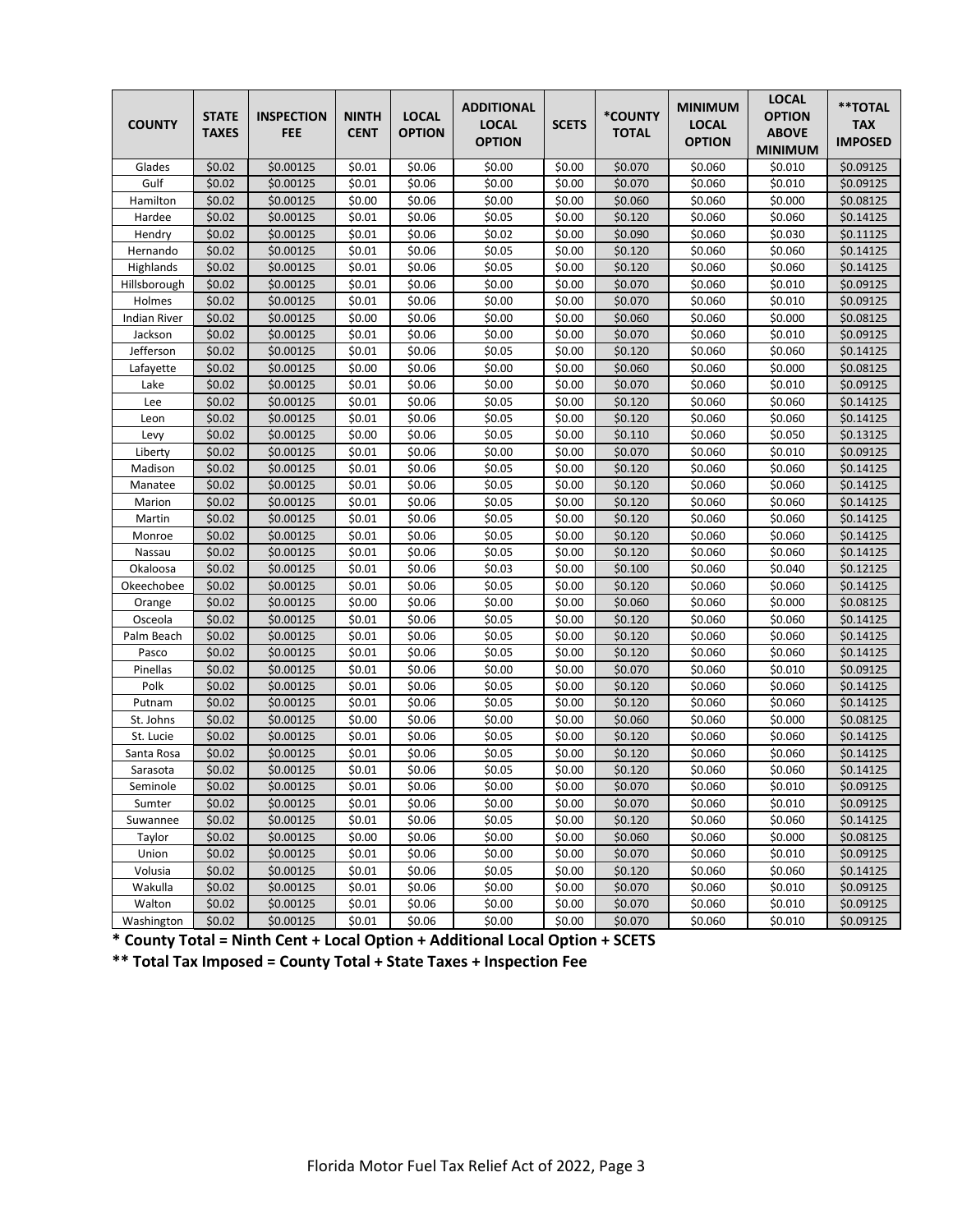# **Exhibit C Tax and Collection Allowance Rates By Form and Line Item**

|                                                                   | <b>Terminal Supplier</b>                                                      | Wholesaler/Importer                             |                                                          |                                                       | <b>Blender/Retailer of</b><br><b>Alternative Fuel</b>    |                            | <b>Florida Air Carrier</b>            |                  |
|-------------------------------------------------------------------|-------------------------------------------------------------------------------|-------------------------------------------------|----------------------------------------------------------|-------------------------------------------------------|----------------------------------------------------------|----------------------------|---------------------------------------|------------------|
|                                                                   | DR-309631                                                                     |                                                 | DR-309632                                                |                                                       | DR-309635                                                |                            | <b>DR-182</b>                         |                  |
|                                                                   |                                                                               |                                                 |                                                          |                                                       | State Tax, Inspection Fee, and Minimum Local Option Tax  |                            |                                       |                  |
| Gasoline<br>(State and<br>Minimum<br>Local Option                 | Page 4 (Line 10)<br>Page 13 (Line 6)<br>Page 13 (Line 20)<br>Page 17 (Line 2) | \$0.08125                                       | Page 4 (Line 8)<br>Page 13 (Line 6)<br>Page 13 (Line 20) | \$0.08125                                             | Page 4 (Line 8)<br>Page 13 (Line 6)<br>Page 13 (Line 20) | \$0.08125                  | Page 3 (Line 23)<br>Page 3 (Line 24A) | \$0.08125        |
| Tax)                                                              |                                                                               | Wholesaler/Importer<br><b>Terminal Supplier</b> |                                                          | <b>Blender/Retailer of</b><br><b>Alternative Fuel</b> |                                                          | <b>Florida Air Carrier</b> |                                       |                  |
|                                                                   | DR-309631                                                                     |                                                 | DR-309632                                                |                                                       | DR-309635                                                |                            | <b>DR-182</b>                         |                  |
|                                                                   |                                                                               |                                                 |                                                          |                                                       | State Tax, Inspection Fee, and Minimum Local Option Tax  |                            |                                       |                  |
| <b>Undyed Diesel</b>                                              | Page 4 (Line 10)<br>Page 13 (Line 6)<br>Page 13 (Line 20)<br>Page 17 (Line 2) | \$0.190                                         | Page 4 (Line 8)<br>Page 13 (Line 6)<br>Page 13 (Line 20) | \$0.190                                               | Page 4 (Line 8)<br>Page 13 (Line 6)<br>Page 13 (Line 20) | \$0.190                    | Page 3 (Line 23)<br>Page 3 (Line 24A) | \$0.190          |
| Aviation                                                          | Page 4 (Line 11)<br>Page 13 (Line 6)<br>Page 13 (Line 20)<br>Page 17 (Line 2) | \$0.0427                                        | Page 4 (Line 9)<br>Page 13 (Line 6)<br>Page 13 (Line 20) | \$0.0427                                              | Page 4 (Line 9)<br>Page 13 (Line 6)<br>Page 13 (Line 20) | \$0.0427                   | Page 3 (Line 22)<br>Page 3 (Line 24B) | \$0.0427         |
| Collection<br>Allowance<br>(Gasoline)                             | Page 4 (Line 12)<br>Page 13 (Line 8)<br>Page 17 (Line 4)                      | 0.00862                                         | Page 4 (Line 10)<br>Page 13 (Line 8)                     | 0.00862                                               | Page 4 (Line 10)<br>Page 13 (Line 8)                     | 0.00862                    | Page 3 (Line 26)                      | 0.00862          |
| Collection<br>Allowance<br>(Undyed<br>Diesel)                     | Page 4 (Line 13)<br>Page 13 (Line 8)<br>Page 17 (Line 4)                      | 0.0067                                          | Page 4 (Line 11)<br>Page 13 (Line 8)                     | 0.0067                                                | Page 4 (Line 11)<br>Page 13 (Line 8)                     | 0.0067                     | Page 3 (Line 27)                      | 0.0067           |
| Collection<br>Allowance<br>(Aviation)                             | Page 4 (Line 12)<br>Page 13 (Line 8)<br>Page 17 (Line 4)                      | 0.002                                           | Page 4 (Line 10)<br>Page 13 (Line 8)                     | 0.002                                                 | Page 4 (Line 10)<br>Page 13 (Line 8)                     | 0.002                      | Page 3 (Line 25)                      | 0.002            |
|                                                                   |                                                                               |                                                 |                                                          | <b>Local Option Tax (Gasoline)</b>                    |                                                          |                            |                                       |                  |
| Local Option<br>Tax Entitled to<br>Collection<br>Allowance        |                                                                               | See Exhibit<br>D                                |                                                          | See<br>Exhibit D                                      |                                                          | See<br>Exhibit D           |                                       | See<br>Exhibit D |
| Collection<br>Allowance                                           | Page 4 (Line 16)                                                              | 0.011                                           | Page 4 (Line 14)                                         | 0.011                                                 | Page 4 (Line 14)                                         | 0.011                      | Page 3 (Line 30)                      | 0.011            |
| Local Option<br>Tax Not<br>Entitled to<br>Collection<br>Allowance |                                                                               | See Exhibit<br>D                                |                                                          | See<br>Exhibit D                                      |                                                          | See<br>Exhibit D           |                                       | See<br>Exhibit D |
|                                                                   |                                                                               |                                                 | <b>Local Option Tax (Undyed Diesel)</b>                  |                                                       |                                                          |                            |                                       |                  |
| Local Option<br>Tax Entitled to                                   | Page 4 (Line 19)                                                              | \$0.070                                         | Page 4 (Line 17)                                         | \$0.070                                               | Page 4 (Line 17)                                         | \$0.070                    | Page 3 (Line 33)                      | \$0.070          |
| Collection<br>Allowance                                           | Page 13 (Line 10)<br>Page 17 (Line 6)                                         |                                                 | Page 13 (Line 10)                                        |                                                       | Page 13 (Line 10)                                        |                            |                                       |                  |
| Collection<br>Allowance                                           | Page 4 (Line 20)<br>Page 13 (Line 12)<br>Page 17 (Line 8)                     | 0.011                                           | Page 4 (Line 18)<br>Page 13 (Line 12)                    | 0.011                                                 | Page 4 (Line 18)<br>Page 13 (Line 12)                    | 0.011                      | Page 3 (Line 34)                      | 0.011            |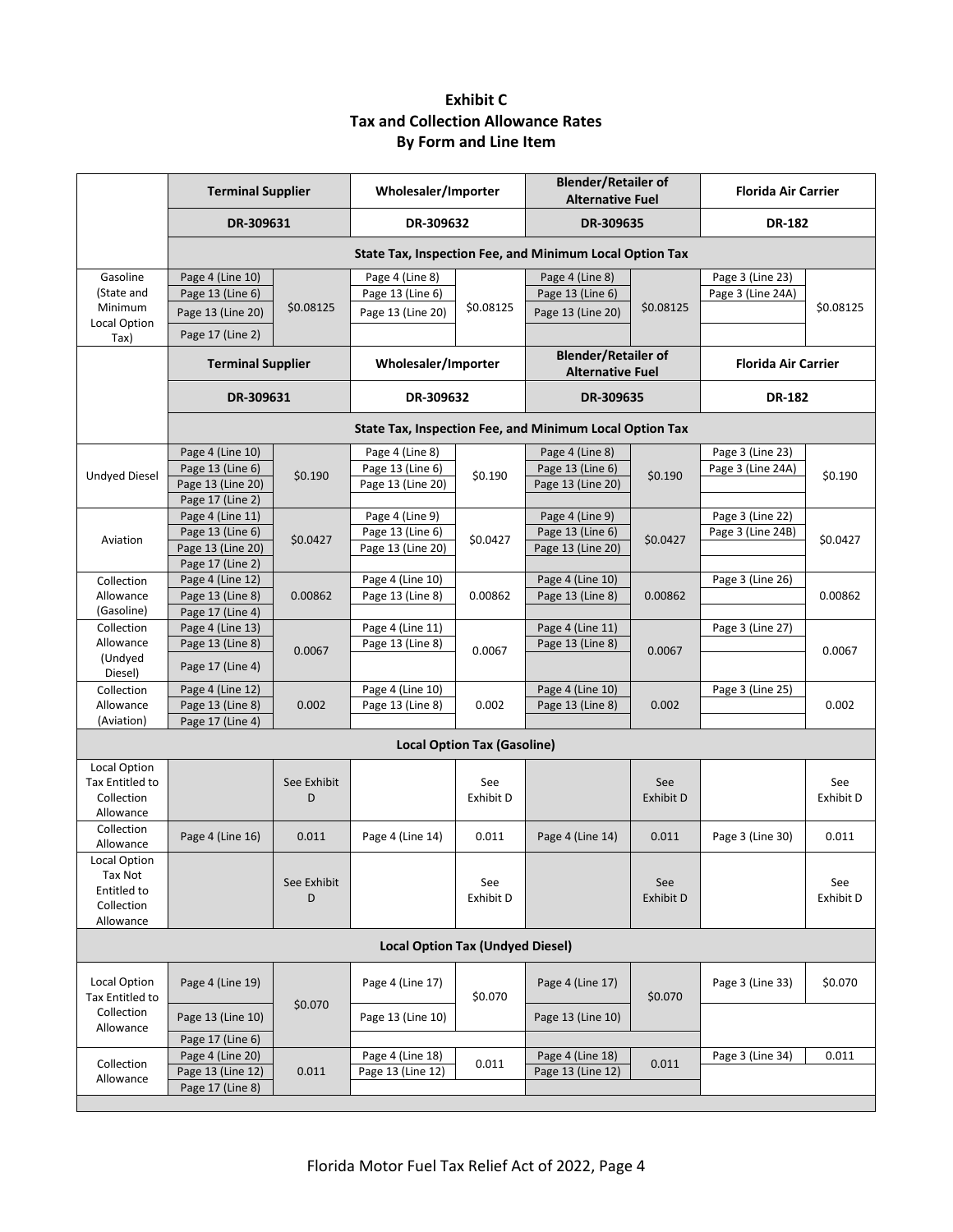|                                                                 | <b>Terminal Supplier</b> |          | Wholesaler/Importer |          | <b>Blender/Retailer of</b><br><b>Alternative Fuel</b> |          | <b>Florida Air Carrier</b> |           |
|-----------------------------------------------------------------|--------------------------|----------|---------------------|----------|-------------------------------------------------------|----------|----------------------------|-----------|
|                                                                 | DR-309631                |          | DR-309632           |          | DR-309635                                             |          | <b>DR-182</b>              |           |
| Local Option<br>Tax Not                                         | Page 4 (Line 21)         |          | Page 4 (Line 19)    |          | Page 4 (Line 19)                                      |          | Page 3 (Line 35)           | \$0.083   |
| Entitled to<br>Collection                                       | Page 13 (Line 14)        | \$0.083  | Page 13 (Line 14)   | \$0.083  | Page 13 (Line 14)                                     | \$0.083  |                            |           |
| Allowance                                                       | Page 17 (Line 10)        |          |                     |          |                                                       |          |                            |           |
| <b>Shared Collection Allowance Add-Back Rates (Schedule 12)</b> |                          |          |                     |          |                                                       |          |                            |           |
| Gasoline                                                        | Page 13 (Line 22)        | 0.000246 | Page 13 (Line 22)   | 0.000246 | Page 13 (Line 22)                                     | 0.000246 |                            | <b>NA</b> |
| <b>Undved Diesel</b>                                            | Page 13 (Line 22)        | 0.00335  | Page 13 (Line 22)   | 0.00335  | Page 13 (Line 22)                                     | 0.00335  |                            | <b>NA</b> |
| Aviation                                                        | Page 13 (Line 22)        | 0.001    | Page 13 (Line 22)   | 0.001    | Page 13 (Line 22)                                     | 0.001    |                            | <b>NA</b> |

# **Exhibit D Local Option Tax Entitled and Not Entitled to Collection Allowance (Gasoline, Gasohol, and Fuel Grade Ethanol)**

| County          | <b>County Name</b>  | <b>Local Option Tax Entitled to</b> | <b>Local Option Tax Not Entitled</b> |
|-----------------|---------------------|-------------------------------------|--------------------------------------|
| Code            |                     | <b>Collection Allowance</b>         | to Collection Allowance              |
| $\mathbf 1$     | Alachua             | \$0.01                              | \$0.05                               |
| $\overline{2}$  | Baker               | \$0.01                              | $\mathbf 0$                          |
| 3               | Bay                 | \$0.01                              | $\pmb{0}$                            |
| 4               | <b>Bradford</b>     | \$0.01                              | \$0.05                               |
| 5               | <b>Brevard</b>      | $\pmb{0}$                           | $\mathbf 0$                          |
| 6               | Broward             | \$0.01                              | \$0.05                               |
| $\overline{7}$  | Calhoun             | $\mathbf 0$                         | $\mathbf 0$                          |
| 8               | Charlotte           | \$0.01                              | \$0.05                               |
| 9               | Citrus              | \$0.01                              | \$0.05                               |
| 10              | Clay                | \$0.01                              | 50.05                                |
| 11              | Collier             | \$0.01                              | \$0.05                               |
| 12              | Columbia            | \$0.01                              | $\pmb{0}$                            |
| 13              | Miami-Dade          | \$0.01                              | \$0.03                               |
| 14              | DeSoto              | \$0.01                              | \$0.05                               |
| 15              | Dixie               | 0                                   | 0                                    |
| 16              | Duval               | \$0.01                              | \$0.05                               |
| 17              | Escambia            | \$0.01                              | \$0.04                               |
| 18              | Flagler             | \$0.01                              | 0                                    |
| 19              | Franklin            | 0                                   | 0                                    |
| 20              | Gadsden             | $\mathbf 0$                         | 0                                    |
| 21              | Gilchrist           | \$0.01                              | $\mathbf 0$                          |
| 22              | Glades              | \$0.01                              | $\pmb{0}$                            |
| 23              | Gulf                | \$0.01                              | 0                                    |
| 24              | Hamilton            | 0                                   | 0                                    |
| 25              | Hardee              | \$0.01                              | \$0.05                               |
| 26              | Hendry              | \$0.01                              | \$0.02                               |
| $\overline{27}$ | Hernando            | \$0.01                              | \$0.05                               |
| 28              | Highlands           | \$0.01                              | \$0.05                               |
| 29              | Hillsborough        | \$0.01                              | 0                                    |
| 30              | Holmes              | \$0.01                              | $\pmb{0}$                            |
| 31              | <b>Indian River</b> | 0                                   | $\mathbf 0$                          |
| 32              | Jackson             | \$0.01                              | 0                                    |
| 33              | Jefferson           | \$0.01                              | \$0.05                               |
| 34              | Lafayette           | 0                                   | 0                                    |
| 35              | Lake                | \$0.01                              | $\pmb{0}$                            |
| 36              | Lee                 | \$0.01                              | \$0.05                               |
| $\overline{37}$ | Leon                | \$0.01                              | \$0.05                               |
| 38              | Levy                | 0                                   | \$0.05                               |
| 39              | Liberty             | \$0.01                              | 0                                    |
| 40              | Madison             | $\frac{1}{5}0.01$                   | $\frac{1}{5}0.05$                    |
| 41              | Manatee             | \$0.01                              | \$0.05                               |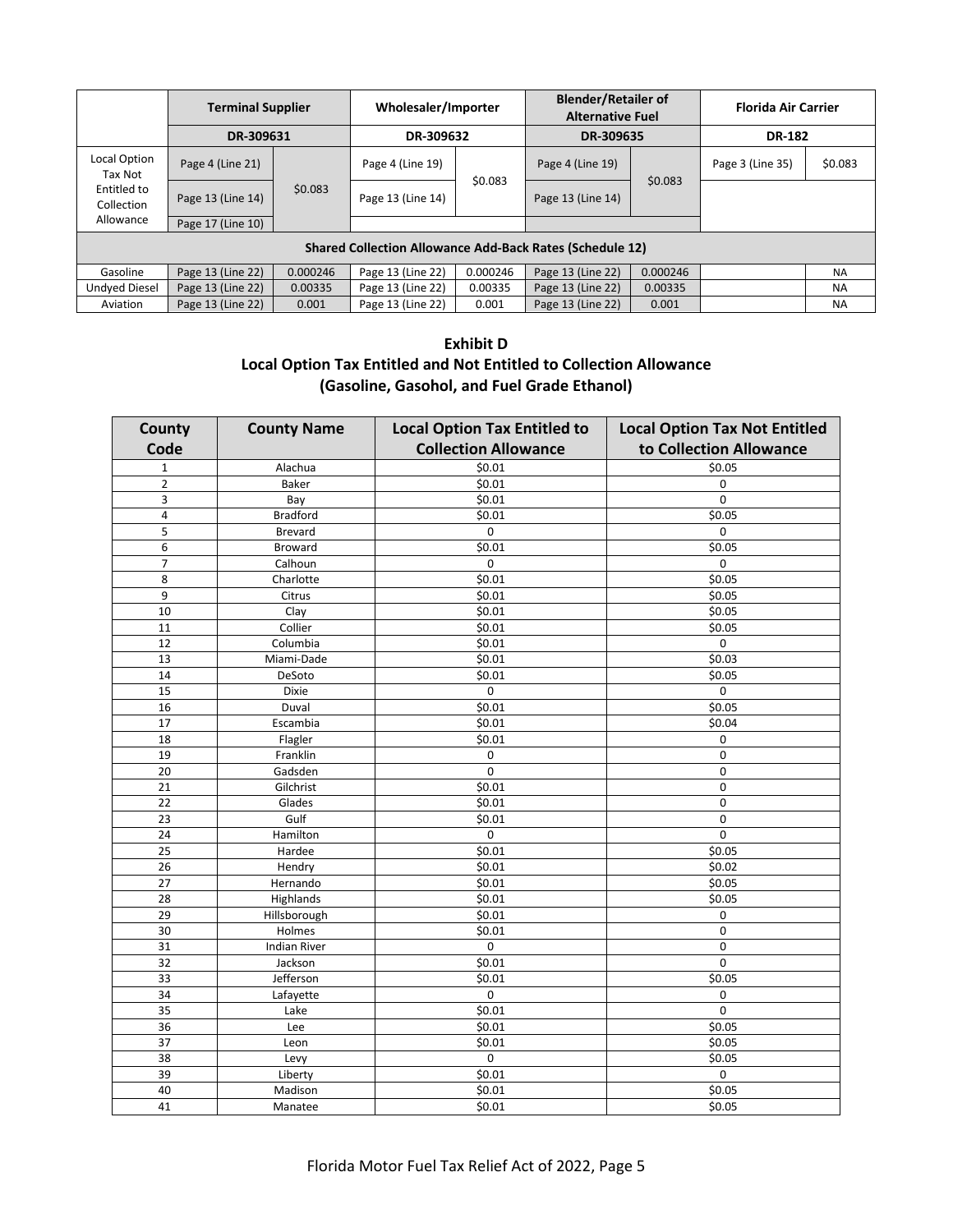| County | <b>County Name</b> | <b>Local Option Tax Entitled to</b> | <b>Local Option Tax Not Entitled</b> |
|--------|--------------------|-------------------------------------|--------------------------------------|
| Code   |                    | <b>Collection Allowance</b>         | to Collection Allowance              |
| 42     | Marion             | \$0.01                              | \$0.05                               |
| 43     | Martin             | \$0.01                              | \$0.05                               |
| 44     | Monroe             | \$0.01                              | \$0.05                               |
| 45     | Nassau             | \$0.01                              | \$0.05                               |
| 46     | Okaloosa           | \$0.01                              | \$0.03                               |
| 47     | Okeechobee         | \$0.01                              | \$0.05                               |
| 48     | Orange             | $\mathbf 0$                         | $\mathbf 0$                          |
| 49     | Osceola            | \$0.01                              | \$0.05                               |
| 50     | Palm Beach         | \$0.01                              | \$0.05                               |
| 51     | Pasco              | \$0.01                              | \$0.05                               |
| 52     | Pinellas           | \$0.01                              | 0                                    |
| 53     | Polk               | \$0.01                              | \$0.05                               |
| 54     | Putnam             | \$0.01                              | \$0.05                               |
| 55     | St. Johns          | 0                                   | $\mathbf 0$                          |
| 56     | St. Lucie          | \$0.01                              | \$0.05                               |
| 57     | Santa Rosa         | \$0.01                              | \$0.05                               |
| 58     | Sarasota           | \$0.01                              | \$0.05                               |
| 59     | Seminole           | \$0.01                              | $\mathbf 0$                          |
| 60     | Sumter             | \$0.01                              | 0                                    |
| 61     | Suwannee           | \$0.01                              | \$0.05                               |
| 62     | Taylor             | $\Omega$                            | 0                                    |
| 63     | Union              | \$0.01                              | $\Omega$                             |
| 64     | Volusia            | \$0.01                              | \$0.05                               |
| 65     | Wakulla            | \$0.01                              | 0                                    |
| 66     | Walton             | \$0.01                              | $\mathbf 0$                          |
| 67     | Washington         | \$0.01                              | 0                                    |

#### **Exhibit E Pollutants Tax Rates**

| <b>Coastal Protection</b> |               |                      |                                              |  |  |  |  |
|---------------------------|---------------|----------------------|----------------------------------------------|--|--|--|--|
| <b>Statute</b>            | <b>Barrel</b> | Gallon               | <b>Products</b>                              |  |  |  |  |
| 206.9935(1)               | \$0.02        | \$0.00048            | Rate applies to all applicable product types |  |  |  |  |
|                           |               | <b>Water Quality</b> |                                              |  |  |  |  |
| 206.9935(2)               | 0.00          | \$0.025              | Motor Oil and Other Lubricants               |  |  |  |  |
|                           | 0.00          | \$0.059              | Solvents                                     |  |  |  |  |
|                           | \$0.05        | \$0.00119            | Petroleum Products, Chlorine, and Pesticides |  |  |  |  |
|                           | 0.00          | \$5.00               | Perchloroethylene                            |  |  |  |  |
|                           | \$0.02        | \$0.00048            | Ammonia                                      |  |  |  |  |
| <b>Inland Protection</b>  |               |                      |                                              |  |  |  |  |
| 206.9935(3)               | \$0.80        | \$0.01904            | Rate applies to all applicable product types |  |  |  |  |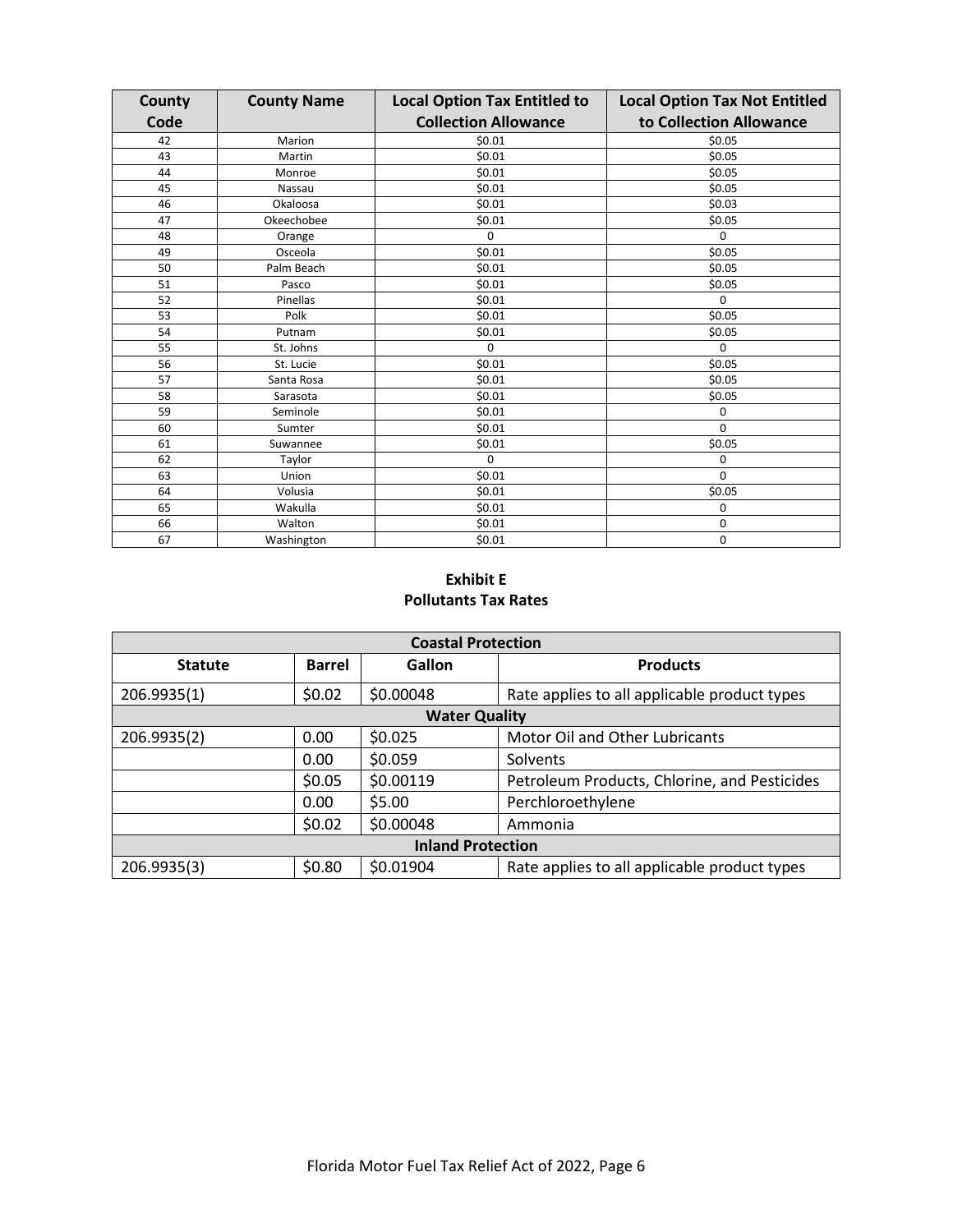#### **Exhibit F Refund Rates**

|                                            |                                                                                         |                                                                                     |                                                          |                                                                              | <b>Application for Fuel Tax Refund</b>                                                                                  |                                                                          |  |  |  |
|--------------------------------------------|-----------------------------------------------------------------------------------------|-------------------------------------------------------------------------------------|----------------------------------------------------------|------------------------------------------------------------------------------|-------------------------------------------------------------------------------------------------------------------------|--------------------------------------------------------------------------|--|--|--|
| <b>Form Number</b>                         | <b>Mass Transit</b><br>System<br><b>Provider Fuel</b><br><b>Tax Return</b><br>DR-309633 | Local<br>Government<br><b>User of Diesel</b><br><b>Fuel Tax Return</b><br>DR-309634 | Non-<br><b>Public</b><br><b>Schools</b><br><b>DR-190</b> | Municipalities,<br>Counties, and<br><b>School Districts</b><br><b>DR-189</b> | Agriculture, Aquacultural,<br>Commercial Fishing, and<br><b>Commercial Aviation</b><br><b>Purposes</b><br><b>DR-138</b> | <b>Mass</b><br><b>Transit</b><br>System<br><b>Users</b><br><b>DR-160</b> |  |  |  |
|                                            |                                                                                         |                                                                                     | <b>Gasoline – State Tax</b>                              |                                                                              |                                                                                                                         |                                                                          |  |  |  |
| Credit/Refund Rate                         | See Exhibit G                                                                           | \$0.00                                                                              | \$0.00                                                   | \$0.00                                                                       | \$0.00/\$0.00**                                                                                                         | \$0.00                                                                   |  |  |  |
|                                            | ** \$ .0 applies to commercial aviation purposes only.                                  |                                                                                     |                                                          |                                                                              |                                                                                                                         |                                                                          |  |  |  |
|                                            |                                                                                         |                                                                                     |                                                          | <b>Gasoline - Local Option tax</b>                                           |                                                                                                                         |                                                                          |  |  |  |
| Credit/Refund Rate                         | See Exhibit G                                                                           | <b>NA</b>                                                                           | <b>NA</b>                                                | <b>NA</b>                                                                    | See Exhibit H                                                                                                           | See Exhibit H                                                            |  |  |  |
|                                            |                                                                                         |                                                                                     | <b>Undyed Diesel</b>                                     |                                                                              |                                                                                                                         |                                                                          |  |  |  |
| Credit/Refund Rate<br>(On-Road Use)        | \$0.293                                                                                 | \$0.16                                                                              | \$0.15                                                   | \$0.16                                                                       | <b>NA</b>                                                                                                               | \$0.15                                                                   |  |  |  |
| Credit/Refund Rate<br>(Off-Road Use)       | <b>NA</b>                                                                               | \$0.343                                                                             | <b>NA</b>                                                | <b>NA</b>                                                                    | <b>NA</b>                                                                                                               | <b>NA</b>                                                                |  |  |  |
|                                            |                                                                                         |                                                                                     |                                                          | <b>Undyed Diesel - Local Option Tax</b>                                      |                                                                                                                         |                                                                          |  |  |  |
| <b>Credit/Refund Rate</b><br>(On-Road Use) | <b>NA</b>                                                                               | <b>NA</b>                                                                           | <b>NA</b>                                                | <b>NA</b>                                                                    | <b>NA</b>                                                                                                               | \$0.143                                                                  |  |  |  |
|                                            |                                                                                         |                                                                                     | <b>Dyed Diesel (Tax Due)</b>                             |                                                                              |                                                                                                                         |                                                                          |  |  |  |
| Tax Rate (On-Road<br>Use)                  | \$0.05                                                                                  | \$0.183                                                                             | <b>NA</b>                                                | <b>NA</b>                                                                    | <b>NA</b>                                                                                                               | <b>NA</b>                                                                |  |  |  |

**NA – Refund, credit or tax rate does not apply.** 

#### **Exhibit G**

#### **Licensed Mass Transit System Provider**

**Credit/Refund Rate (Gasoline, Gasohol, and Fuel Grade Ethanol)**

| County         | <b>County Name</b> | Credit/Refund | County | <b>County Name</b> | <b>Credit/Refund Rate</b> |
|----------------|--------------------|---------------|--------|--------------------|---------------------------|
| Code           |                    | Rate          | Code   |                    | (State and Local          |
|                |                    |               |        |                    | <b>Option taxes)</b>      |
| $\mathbf{1}$   | Alachua            | \$0.11        | 35     | Lake               | \$0.06                    |
| $\overline{2}$ | Baker              | \$0.06        | 36     | Lee                | \$0.11                    |
| 3              | Bay                | \$0.06        | 37     | Leon               | \$0.11                    |
| 4              | <b>Bradford</b>    | \$0.11        | 38     | Levy               | \$0.11                    |
| 5              | Brevard            | \$0.06        | 39     | Liberty            | \$0.06                    |
| 6              | <b>Broward</b>     | \$0.11        | 40     | Madison            | \$0.11                    |
| 7              | Calhoun            | \$0.06        | 41     | Manatee            | \$0.11                    |
| 8              | Charlotte          | \$0.11        | 42     | Marion             | \$0.11                    |
| 9              | Citrus             | \$0.11        | 43     | Martin             | \$0.11                    |
| 10             | Clav               | \$0.11        | 44     | Monroe             | \$0.11                    |
| 11             | Collier            | \$0.11        | 45     | Nassau             | \$0.11                    |
| 12             | Columbia           | \$0.06        | 46     | Okaloosa           | \$0.09                    |
| 13             | Miami-Dade         | \$0.09        | 47     | Okeechobee         | \$0.11                    |
| 14             | DeSoto             | \$0.11        | 48     | Orange             | \$0.06                    |
| 15             | <b>Dixie</b>       | \$0.06        | 49     | Osceola            | \$0.11                    |
| 16             | Duval              | \$0.11        | 50     | Palm Beach         | \$0.11                    |
| 17             | Escambia           | \$0.10        | 51     | Pasco              | \$0.11                    |
| 18             | Flagler            | \$0.06        | 52     | Pinellas           | \$0.06                    |
| 19             | Franklin           | \$0.06        | 53     | Polk               | \$0.11                    |
| 20             | Gadsden            | \$0.06        | 54     | Putnam             | \$0.11                    |
| 21             | Gilchrist          | \$0.06        | 55     | St. Johns          | \$0.06                    |
| 22             | Glades             | \$0.06        | 56     | St. Lucie          | \$0.11                    |
| 23             | Gulf               | \$0.06        | 57     | Santa Rosa         | \$0.11                    |
| 24             | Hamilton           | \$0.06        | 58     | Sarasota           | \$0.11                    |
| 25             | Hardee             | \$0.11        | 59     | Seminole           | \$0.06                    |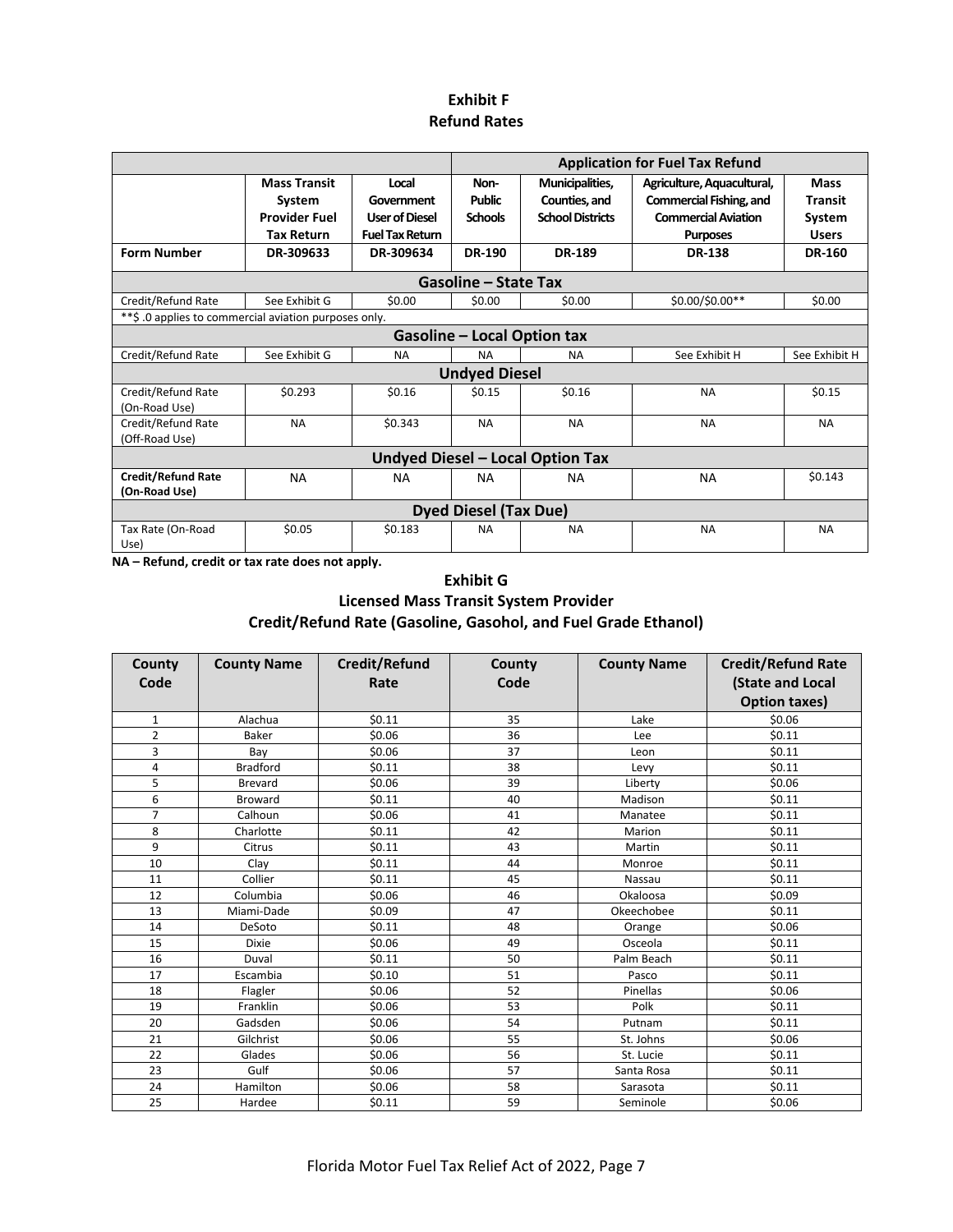| County<br>Code | <b>County Name</b>  | Credit/Refund<br>Rate | County<br>Code | <b>County Name</b> | <b>Credit/Refund Rate</b><br>(State and Local<br><b>Option taxes)</b> |
|----------------|---------------------|-----------------------|----------------|--------------------|-----------------------------------------------------------------------|
| 26             | Hendry              | \$0.08                | 60             | Sumter             | \$0.06                                                                |
| 27             | Hernando            | \$0.11                | 61             | Suwannee           | \$0.11                                                                |
| 28             | Highlands           | \$0.11                | 62             | Taylor             | \$0.06                                                                |
| 29             | Hillsborough        | \$0.06                | 63             | Union              | \$0.06                                                                |
| 30             | Holmes              | \$0.06                | 64             | Volusia            | \$0.11                                                                |
| 31             | <b>Indian River</b> | \$0.06                | 65             | Wakulla            | \$0.06                                                                |
| 32             | Jackson             | \$0.06                | 66             | Walton             | \$0.06                                                                |
| 33             | Jefferson           | \$0.11                | 67             | Washington         | \$0.06                                                                |
| 34             | Lafayette           | \$0.06                |                |                    |                                                                       |

# **Exhibit H Refundable Portion of Local Option and State Comprehensive Enhanced Transportation System (SCETS) Tax**

| County<br>Code | <b>County Name</b>  | Credit/Refund<br>Rate | County<br>Code | <b>County Name</b> | <b>Credit/Refund Rate</b><br>(State and Local Option<br>taxes) |
|----------------|---------------------|-----------------------|----------------|--------------------|----------------------------------------------------------------|
| 1              | Alachua             | \$0.110               | 35             | Lake               | \$0.060                                                        |
| $\overline{2}$ | Baker               | \$0.060               | 36             | Lee                | \$0.110                                                        |
| 3              | Bay                 | \$0.060               | 37             | Leon               | \$0.110                                                        |
| 4              | <b>Bradford</b>     | \$0.110               | 38             | Levy               | \$0.110                                                        |
| 5              | <b>Brevard</b>      | \$0.060               | 39             | Liberty            | \$0.060                                                        |
| 6              | Broward             | \$0.110               | 40             | Madison            | \$0.110                                                        |
| $\overline{7}$ | Calhoun             | \$0.060               | 41             | Manatee            | \$0.110                                                        |
| 8              | Charlotte           | \$0.110               | 42             | Marion             | \$0.110                                                        |
| 9              | Citrus              | \$0.110               | 43             | Martin             | \$0.110                                                        |
| 10             | Clay                | \$0.110               | 44             | Monroe             | \$0.110                                                        |
| 11             | Collier             | \$0.110               | 45             | Nassau             | \$0.110                                                        |
| 12             | Columbia            | \$0.060               | 46             | Okaloosa           | \$0.090                                                        |
| 13             | Miami-Dade          | \$0.090               | 47             | Okeechobee         | \$0.110                                                        |
| 14             | DeSoto              | \$0.110               | 48             | Orange             | \$0.060                                                        |
| 15             | Dixie               | \$0.060               | 49             | Osceola            | \$0.110                                                        |
| 16             | Duval               | \$0.110               | 50             | Palm Beach         | \$0.110                                                        |
| 17             | Escambia            | \$0.100               | 51             | Pasco              | \$0.110                                                        |
| 18             | Flagler             | \$0.060               | 52             | Pinellas           | \$0.060                                                        |
| 19             | Franklin            | \$0.060               | 53             | Polk               | \$0.110                                                        |
| 20             | Gadsden             | \$0.060               | 54             | Putnam             | \$0.110                                                        |
| 21             | Gilchrist           | \$0.060               | 55             | St. Johns          | \$0.060                                                        |
| 22             | Glades              | \$0.060               | 56             | St. Lucie          | \$0.110                                                        |
| 23             | Gulf                | \$0.060               | 57             | Santa Rosa         | \$0.110                                                        |
| 24             | Hamilton            | \$0.060               | 58             | Sarasota           | \$0.110                                                        |
| 25             | Hardee              | \$0.110               | 59             | Seminole           | \$0.060                                                        |
| 26             | Hendry              | \$0.080               | 60             | Sumter             | \$0.060                                                        |
| 27             | Hernando            | \$0.110               | 61             | Suwannee           | \$0.110                                                        |
| 28             | Highlands           | \$0.110               | 62             | Taylor             | \$0.060                                                        |
| 29             | Hillsborough        | \$0.060               | 63             | Union              | \$0.060                                                        |
| 30             | Holmes              | \$0.060               | 64             | Volusia            | \$0.110                                                        |
| 31             | <b>Indian River</b> | \$0.060               | 65             | Wakulla            | \$0.060                                                        |
| 32             | Jackson             | \$0.060               | 66             | Walton             | \$0.060                                                        |
| 33             | Jefferson           | \$0.110               | 67             | Washington         | \$0.060                                                        |
| 34             | Lafayette           | \$0.060               |                |                    |                                                                |

This schedule must be used to determine the refund rate for the gasoline portion of Part II (DR-138 & DR-160).